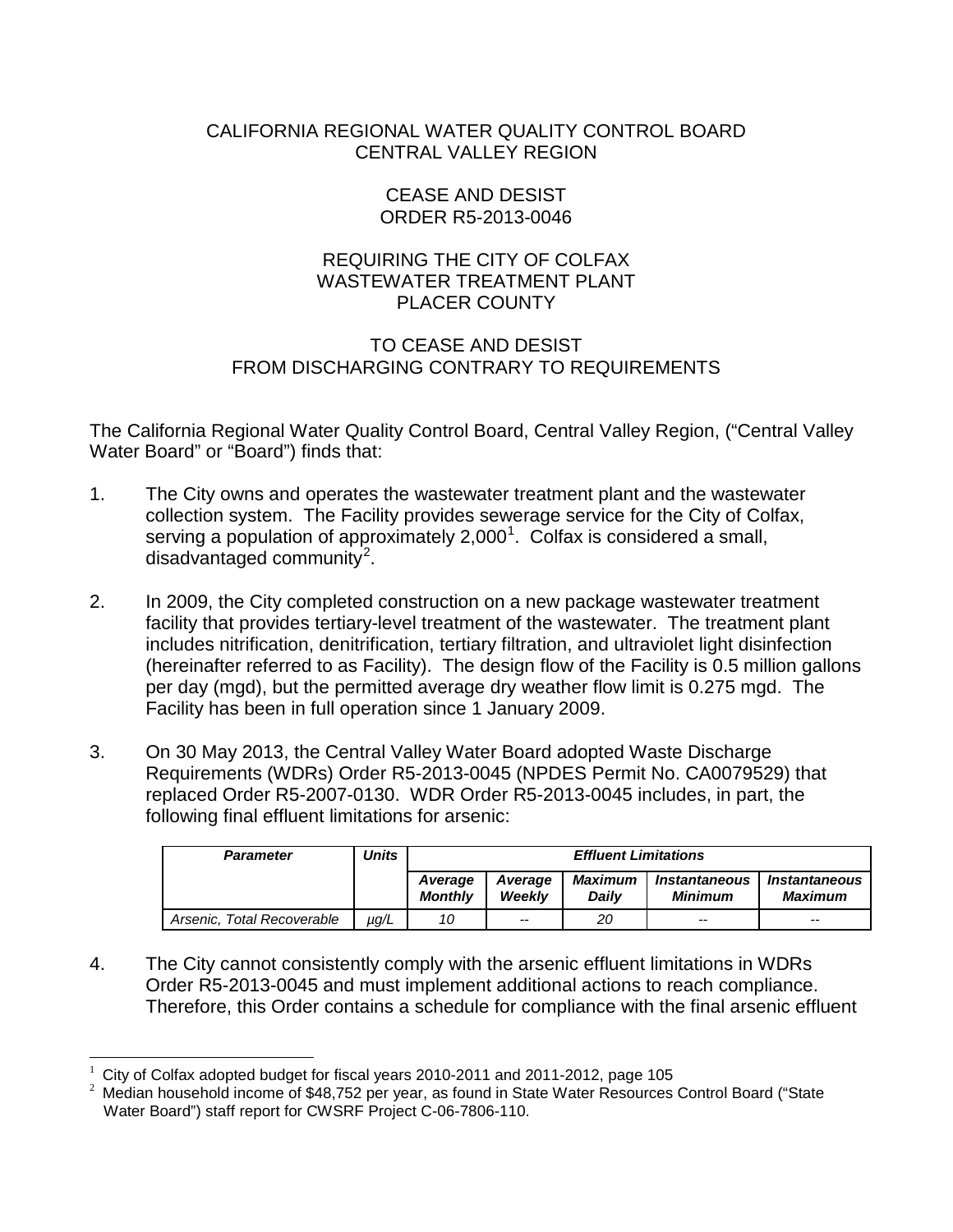limitations. This Order also includes interim arsenic effluent limitations and interim requirements and dates for their achievement.

- 5. Between 1 January 2009 (when the Facility became fully operational) and 31 December 2011, there were two samples collected and analyzed for total recoverable arsenic. One sample was ND, with a reporting level of 10 µg/L and a method detection limit of 0.9  $\mu$ g/L, and the second sample was reported to contain arsenic concentrations at 12.7 µg/L. The City submitted an Arsenic Infeasibility Analysis, dated 18 January 2013, in which the City proposes to conduct monthly arsenic analyses for one year and to investigate the laboratory analytical methods for potential interference. If the additional sample analyses indicate effluent concentrations- exceed the arsenic effluent limitations, the City will conduct a source identification study and a local education and outreach program, and if necessary regulate industrial users that caused the exceedance under its local municipal code.
- 6. The performance-based interim effluent limitations for arsenic contained in this Order are based upon the current Facility performance data, discussed in previous finding 5. The average monthly interim limit for arsenic is established at the maximum effluent concentration of 12.7 µg/L and the maximum daily interim limitation for arsenic was established at the final maximum daily limit of 20 µg/L in WDRs Order R5-2013-0045.

# **MANDATORY MINIMUM PENALTIES**

- 7. California Water Code section 13385, subdivisions (h) and (i) require the Regional Water Board to impose mandatory minimum penalties ("MMPs") upon dischargers that violate certain effluent limitations. California Water Code section 13385(j) exempts certain violations from the MMPs. California Water Code section 13385(j)(3) exempts the discharge from MMPs "*where the waste discharge is in compliance with either a cease and desist order issued pursuant to Section 13301 or a time schedule order issued pursuant to Section 13300, if all the [specified] requirements are met.*"
- 8. Per the requirements of California Water Code section 13385(j)(3), the Central Valley Water Board finds that:
	- a. This Order specifies the actions that the Discharger is required to take in order to correct the violations that would otherwise be subject to California Water Code sections 13385(h) and (i).
	- b. New or modified control measures are necessary in order to comply with the new arsenic effluent limitations. The new or modified control measures cannot be designed, installed, and put into operation within 30 calendar days.
	- c. This Order establishes a time schedule to bring the waste discharge into compliance with the effluent limitations that is as short as possible, taking into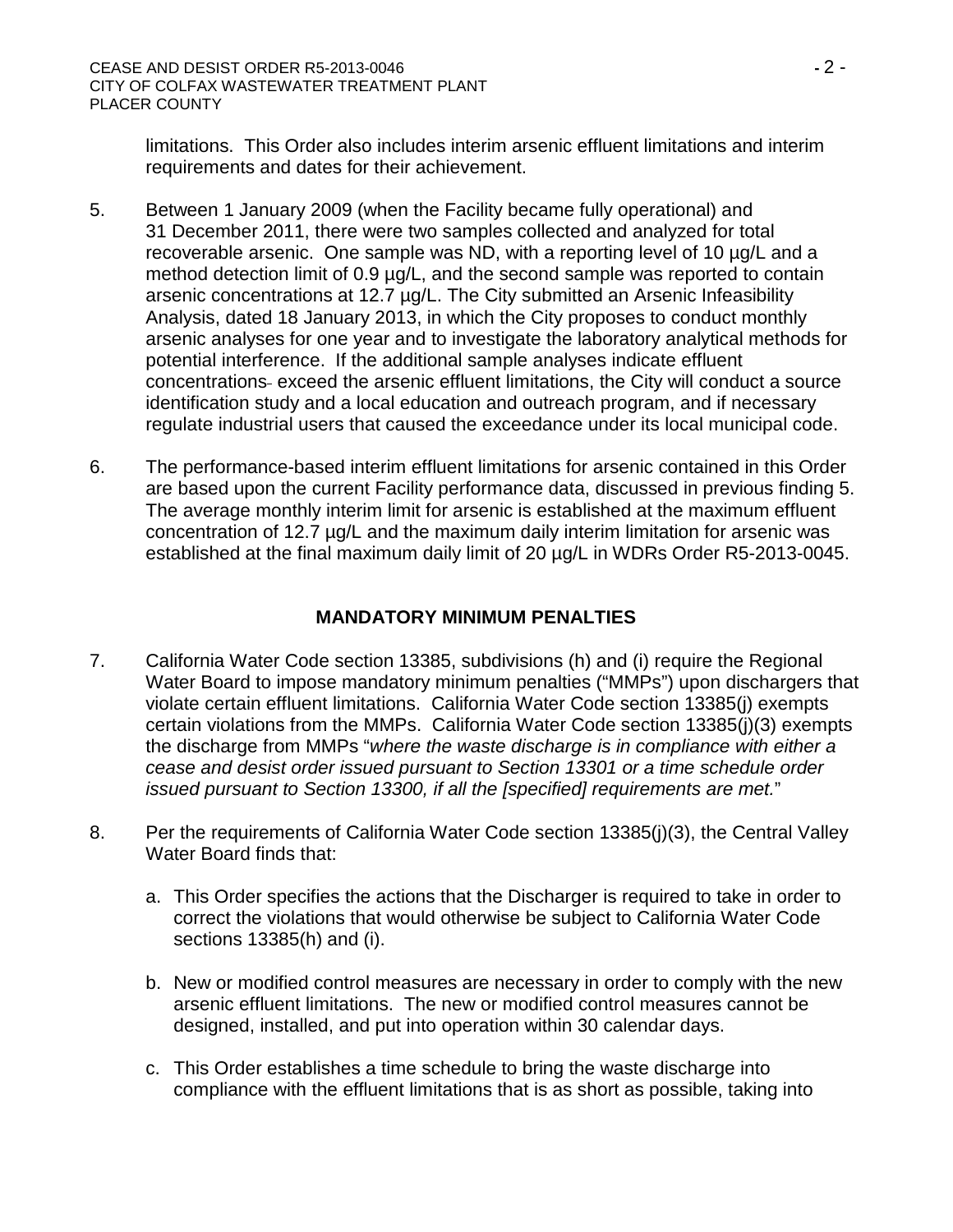account the technological, operational, and economic factors that affect the design, development, and implementation of the control measures that are necessary to comply with the effluent limitations.

- 9. Previous CDOs or TSOs have not provided the Discharger with protection from MMPs for violations of the final effluent limitations for arsenic.
- 10. Compliance with this Order exempts the Discharger from MMPs for violations of the arsenic final effluent limitations found in WDRs Order R5-2013-0045 from the date of adoption through 30 May 2016. In accordance with Water Code section 13385(j)(3), the total length of protection from MMPs is less than five years.
- 11. This Order provides a time schedule for completing the actions necessary to ensure compliance with the final effluent limitations for arsenic contained in WDRs Order R5-2013-0045. Since the time schedule for completion of actions necessary to bring the waste discharge into compliance exceeds 1-year, this Order includes interim effluent limitations and interim requirements and dates for their achievement.
- 12. This Order includes newly established monthly average and maximum daily interim effluent limitations for arsenic. The interim limitations were established based on Facility performance.
- 13. If the interim effluent arsenic limits in this Order are exceeded, then the City is subject to MMPs for that particular exceedance as it will no longer meet the exemption in California Water Code 13385(j)(3). It is the intent of the Central Valley Water Board that a violation of the interim arsenic average monthly effluent limitation subjects the City to only one MMP for that monthly averaging period. In addition, a violation of the interim maximum daily arsenic effluent limitation subjects the City to one MMP for the day the sample was collected.
- 14. The Central Valley Water Board finds that the City can maintain compliance with the interim effluent limitations included in this Order. Interim effluent limitations are established when compliance with the final effluent limitations cannot be achieved by the existing Facility. Discharge of constituents in concentrations in excess of the final effluent limitations, but in compliance with the interim effluent limitations, can significantly degrade water quality and adversely affect the beneficial uses of the receiving stream on a long-term basis. The interim effluent limitations, however, establish an enforceable ceiling concentration until compliance with the final effluent limitation can be achieved.
- 15. This Order requires the City to implement an arsenic pollution prevention plan.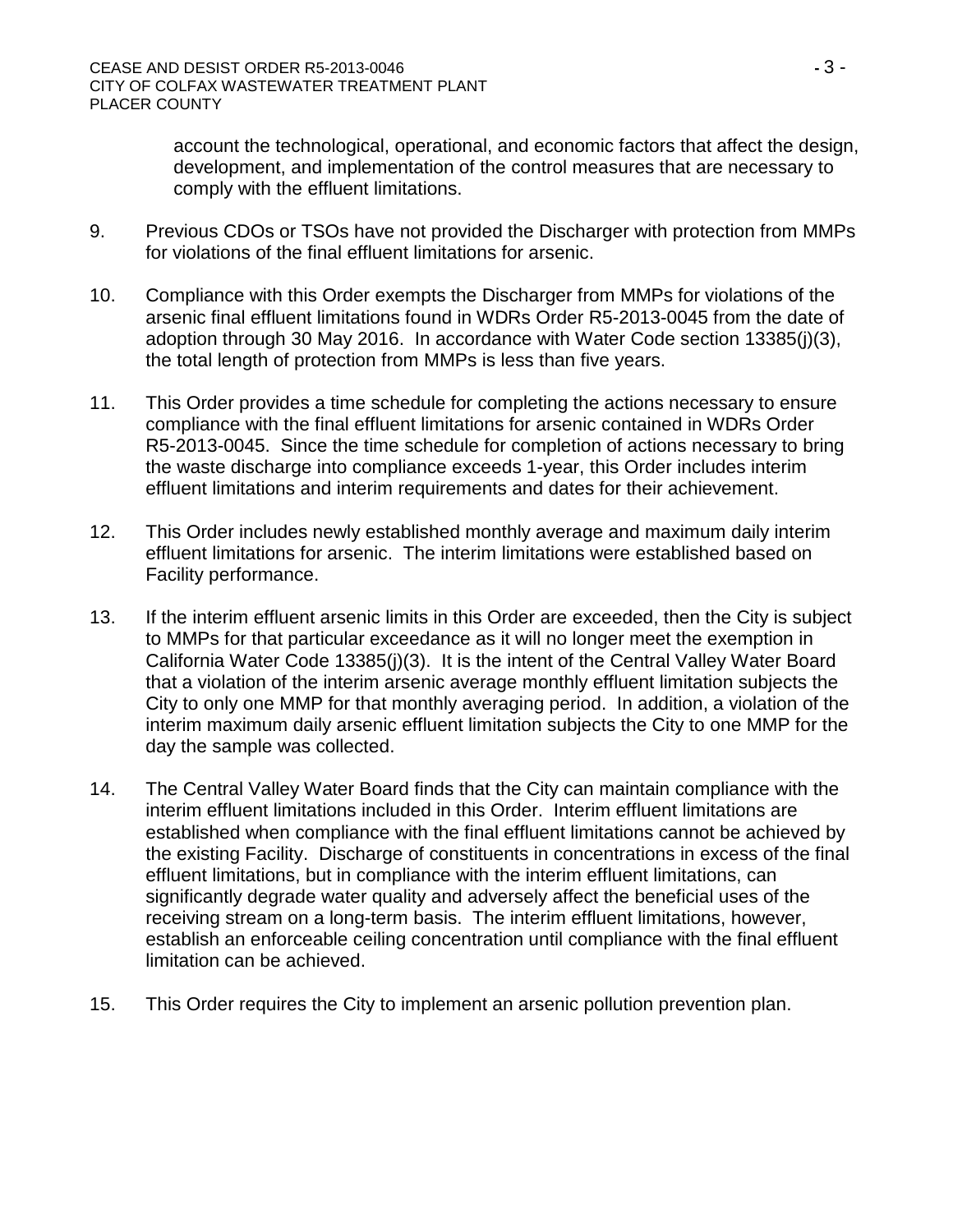# **REGULATORY BASIS**

- 16. Section 13301 of the California Water Code (California Water Code) states in part: "*When a regional board finds that a discharge of waste is taking place or threatening to take place in violation of requirements or discharge prohibitions prescribed by the regional board or the state board, the board may issue an order to cease and desist and direct that those persons not complying with the requirements or discharge prohibitions (a) comply forthwith, (b) comply in accordance with a time schedule set by the board, or (c) in the event of a threatened violation, take appropriate remedial or preventative action…* "
- 17. Section 13267 of the California Water Code states in part: *In conducting an investigation specified in subdivision (a), the regional board may require that any person who has discharged, discharges, or is suspected of having discharged or discharging, or who proposes to discharge waste within its region, or any citizen or domiciliary, or political agency or entity of this state who has discharged, discharges, or is suspected of having discharged or discharging, or who proposes to discharge, waste outside of its region that could affect the quality of waters within its region shall*  furnish, under penalty of perjury, technical or monitoring program reports which the *regional board requires. The burden, including costs, of these reports shall bear a reasonable relationship to the need for the report and the benefits to be obtained from the reports. In requiring those reports, the regional board shall provide the person with a written explanation with regard to the need for the reports, and shall identify the evidence that supports requiring that person to provide the reports.*
- 18. The City of Colfax owns and operates the Facility and sewage collection system which is subject to this Order. The technical and monitoring reports required by this Order are necessary to determine compliance with the WDRs and with this Order.
- 19. Issuance of this Order is exempt from the provisions of the California Environmental Quality Act (Pub. Resources Code, § 21000 et seq.) ("CEQA") pursuant to Water Code section 13389, since the adoption or modification of an NPDES permit for an existing source is statutorily exempt and this Order only serves to implement a NPDES permit. (*Pacific Water Conditioning Ass'n, Inc. v. City Council of City of Riverside* (1977) 73 Cal.App.3d 546, 555-556.).
- 21. On 30 May 2013, in Rancho Cordova, California, after due notice to the Discharger and all other affected persons, the Central Valley Water Board conducted a public hearing at which evidence was received to consider the new Cease and Desist Order under Water Code section 13301 to establish a time schedule to achieve compliance with waste discharge requirements.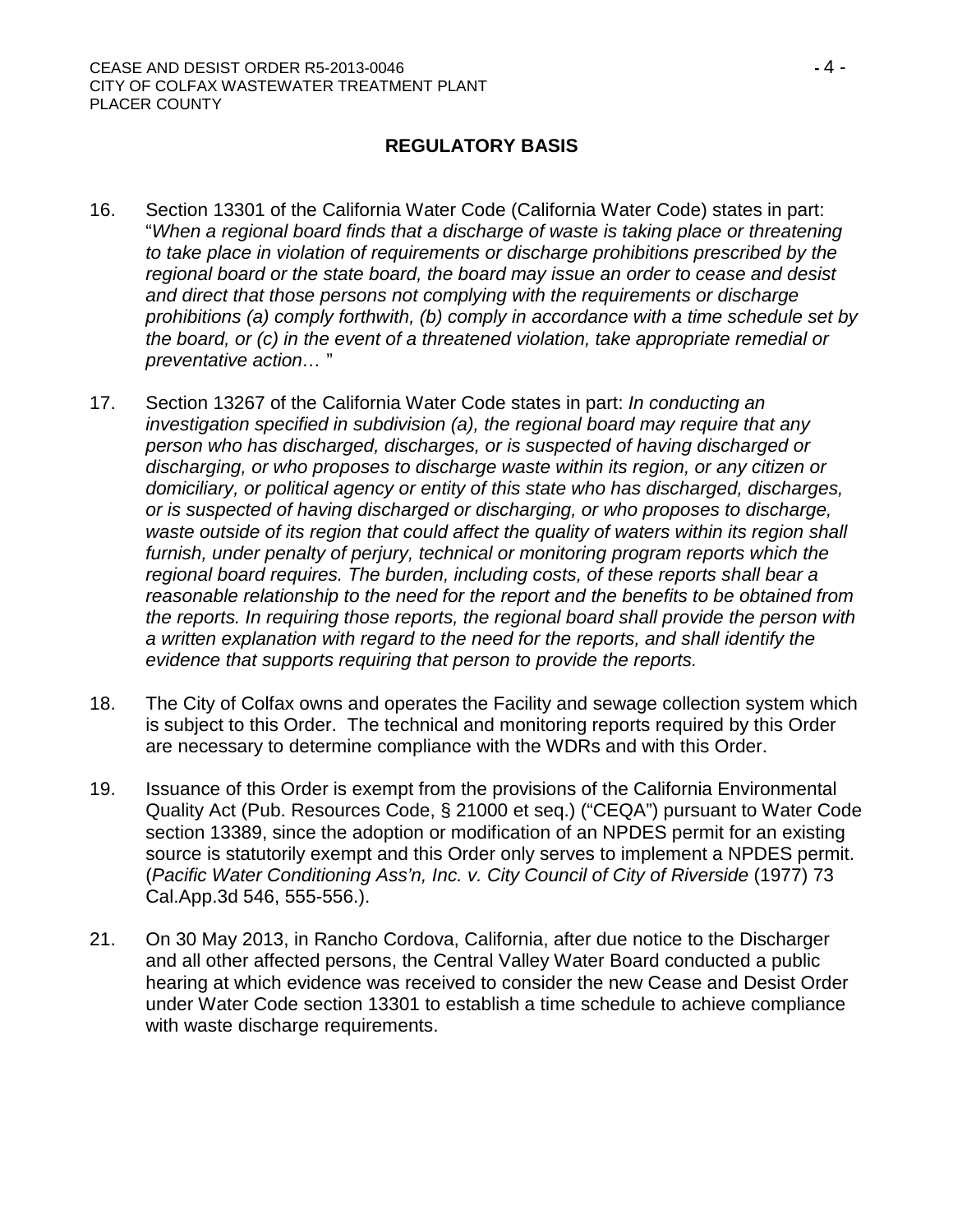### *IT IS HEREBY ORDERED THAT:*

1. Pursuant to California Water Code Sections 13301 and 13267, the City of Colfax, its agents, successors, and assigns shall comply with the following time schedule to ensure compliance with WDRs Order R5-2013-0045, or subsequent Order.

| <b>Due Date</b>                                                                                                                                                                                                                                                                                                             | <b>Description</b>                                             |  |  |
|-----------------------------------------------------------------------------------------------------------------------------------------------------------------------------------------------------------------------------------------------------------------------------------------------------------------------------|----------------------------------------------------------------|--|--|
| 30 August 2013                                                                                                                                                                                                                                                                                                              | Begin monthly arsenic monitoring                               |  |  |
| 30 January 2014                                                                                                                                                                                                                                                                                                             | Pollution Prevention Plan for arsenic and                      |  |  |
|                                                                                                                                                                                                                                                                                                                             | Annual 2013 Progress Report <sup>1</sup>                       |  |  |
| 30 August 2014                                                                                                                                                                                                                                                                                                              | End monthly arsenic monitoring                                 |  |  |
| 30 January 2015                                                                                                                                                                                                                                                                                                             | Annual 2014 Progress Report <sup>1</sup>                       |  |  |
|                                                                                                                                                                                                                                                                                                                             | Begin arsenic source identification study if warranted by      |  |  |
|                                                                                                                                                                                                                                                                                                                             | monthly monitoring exceedances of the effluent limitation.     |  |  |
| 30 January 2016                                                                                                                                                                                                                                                                                                             | Annual 2015 Progress Report <sup>1</sup>                       |  |  |
|                                                                                                                                                                                                                                                                                                                             | Begin community outreach and education program if              |  |  |
|                                                                                                                                                                                                                                                                                                                             | warranted by arsenic identification study results              |  |  |
| 30 May 2016                                                                                                                                                                                                                                                                                                                 | Comply with Final Effluent Limitations for Arsenic             |  |  |
| 30 January 2017                                                                                                                                                                                                                                                                                                             | Annual 2016 Progress Report, including:                        |  |  |
|                                                                                                                                                                                                                                                                                                                             | - documentation of full compliance with arsenic effluent limit |  |  |
| 1.<br>The progress reports shall detail the steps taken to comply with this Order, including documentation showing<br>completion of tasks, construction progress, evaluation of the effectiveness of the implemented measures, and<br>assessment of whether additional measures are necessary to meet the compliance dates. |                                                                |  |  |

2. Any person signing a document submitted under this Order shall make the following certification:

> "*I certify under penalty of law that I have personally examined and am familiar with the information submitted in this document and all attachments and that, based on my knowledge and on my inquiry of those individuals immediately responsible for obtaining the information, I believe that the information is true, accurate, and complete. I am aware that there are significant penalties for submitting false information, including the possibility of fine and imprisonment*."

3. The following interim effluent limitations for arsenic shall be effective upon adoption of this Order, and shall apply in lieu of the corresponding final effluent limitations in WDRs Order R5-2013-0045. The Discharger shall maintain compliance with the following interim effluent limitations through **29 May 2016**, or when the Discharger is able to come into compliance with the final effluent limitations, whichever is sooner.

| <b>Constituent</b> | <b>Average Monthly</b><br><b>Effluent Limitation</b> | <b>Maximum Daily</b><br><b>Effluent Limitation</b> |  |
|--------------------|------------------------------------------------------|----------------------------------------------------|--|
| Arsenic            | 12.7 $\mu$ g/L                                       | $20 \mu g/L$                                       |  |

4. Existing Cease and Desist Order R5-2011-0097 shall remain in effect until it is rescinded by the Central Valley Water Board.